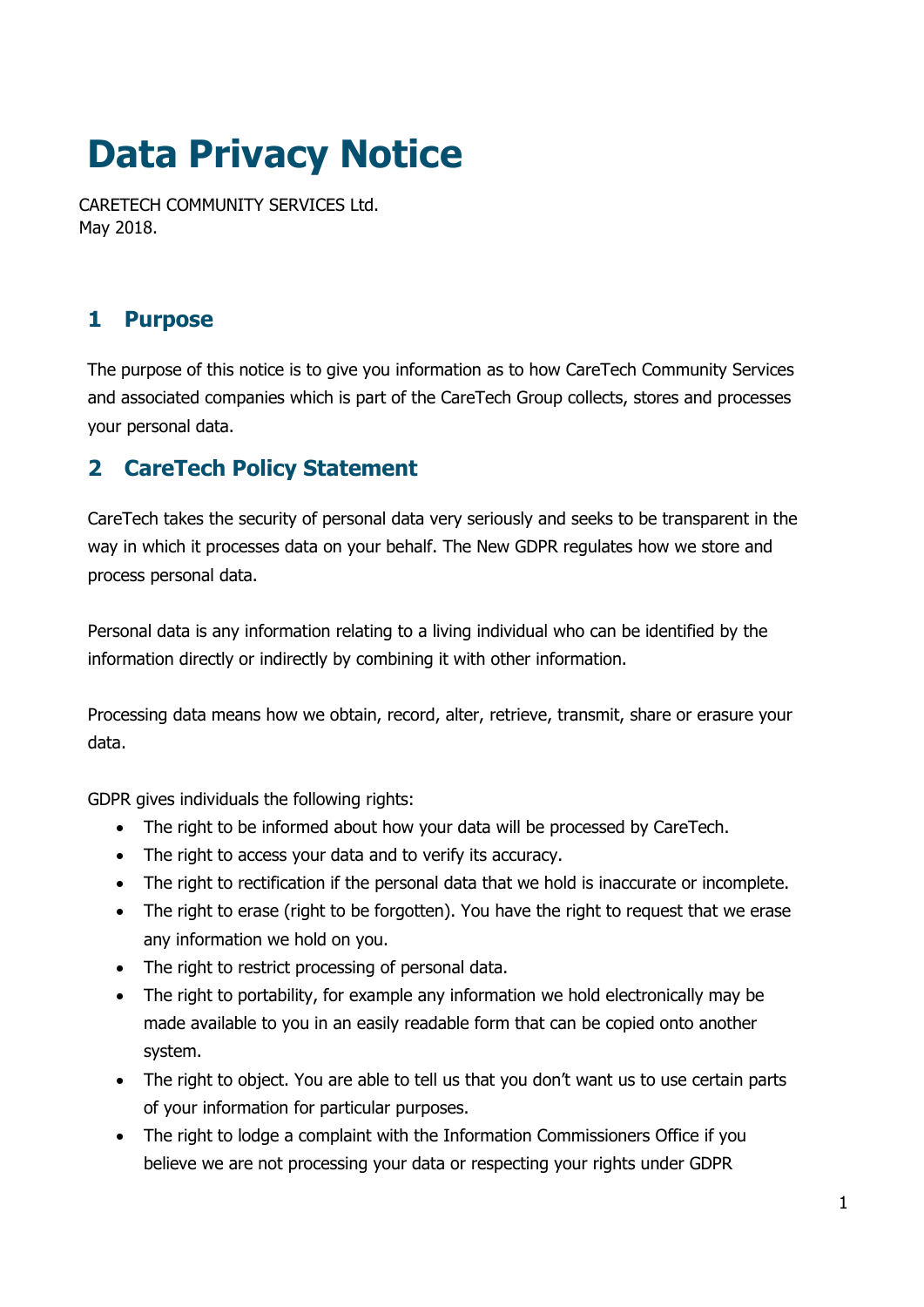correctly.

# **3 Scope (Who does this apply To)**

This privacy notice applies to anyone who interacts with us about our services, in any way (for example, by email, through our website, by phone and by letter).

This privacy notice applies to you if you ask us about our services. It describes how we handle your information, regardless of the way you contact us.

### **4 How we collect personal information**

CareTech Community Services processes two categories of personal information about you:

- standard personal information (for example, information we use to contact you, identify you or manage our relationship with you); and
- special categories of information (for example, health information, information about your race, ethnic origin and religion that allows us to tailor your care, and information about crime in connection with checks against fraud or anti-money-laundering registers).

For more information about these categories of information, see below.

Standard personal information includes:

- contact information, such as your name, username, address, email address and phone numbers;
- the country you live in, your age, your date of birth and national identifiers (such as your National Insurance number or passport number);
- information about your employment;
- details of any contact we have had with you, such as any complaints or incidents;
- financial details, such as details about your payments and your bank details;

Special category information includes:

- information about your physical or mental health, including genetic information or biometric information;
- information about your race, ethnic origin and religion (we may get this information from your medical or care-home preferences to allow us to provide care that is tailored to your needs); and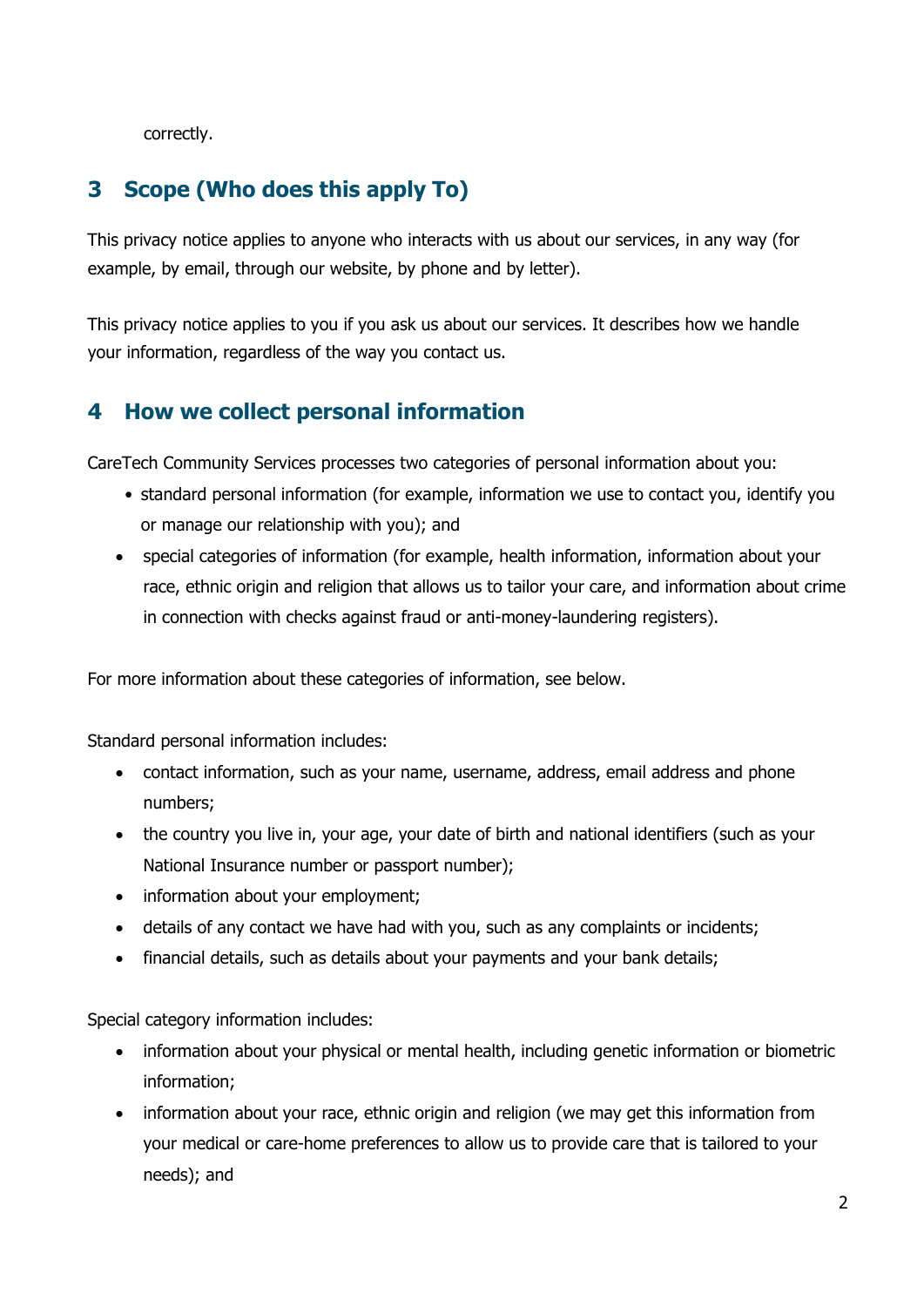• information about any criminal convictions and offences (we may get this information when carrying out anti-fraud or anti-money-laundering checks, or other background screening activity.

#### **5 What we use your personal information for.**

CareTech processes your personal information for the purposes set out in this privacy notice. We have also set out some legal reasons why we may process your personal information (these depend on what category of personal information we are processing). We normally process standard personal information if this is necessary to provide the services set out in a contract, it is in our or a third party's legitimate interests or it is required or allowed by any law that applies.

Please see below for more information about this and the reasons why we may need to process special category information.

By law, we must have a lawful reason for processing your personal information. We process standard personal information about you if this is:

- necessary to provide the services set out in a contract if we have a contract with you, we will process your personal information in order to fulfil that contract;
- required or allowed by law.

We process special category information about you because:

- it is necessary for the purposes of providing health or social care or treatment, or to manage health-care or social-care systems (including to monitor whether we are meeting expectations relating to our clinical and non-clinical performance);
- it is necessary for an insurance purpose (for example, advising on, arranging, providing or managing an insurance contract, dealing with a claim made under an insurance contract, or relating to rights and responsibilities arising in connection with an insurance contract or law);
- it is necessary to establish, make or defend legal claims (for example, claims against us for insurance);
- it is necessary for the purposes of preventing or detecting an unlawful act in circumstances where we must carry out checks without your permission so as not to affect the outcome of those checks (for example, anti-fraud and anti-money-laundering checks or to check other unlawful behaviour, or carry out investigations with other insurers and third parties for the purpose of detecting fraud);
- it is necessary for a purpose designed to protect the public against dishonesty, malpractice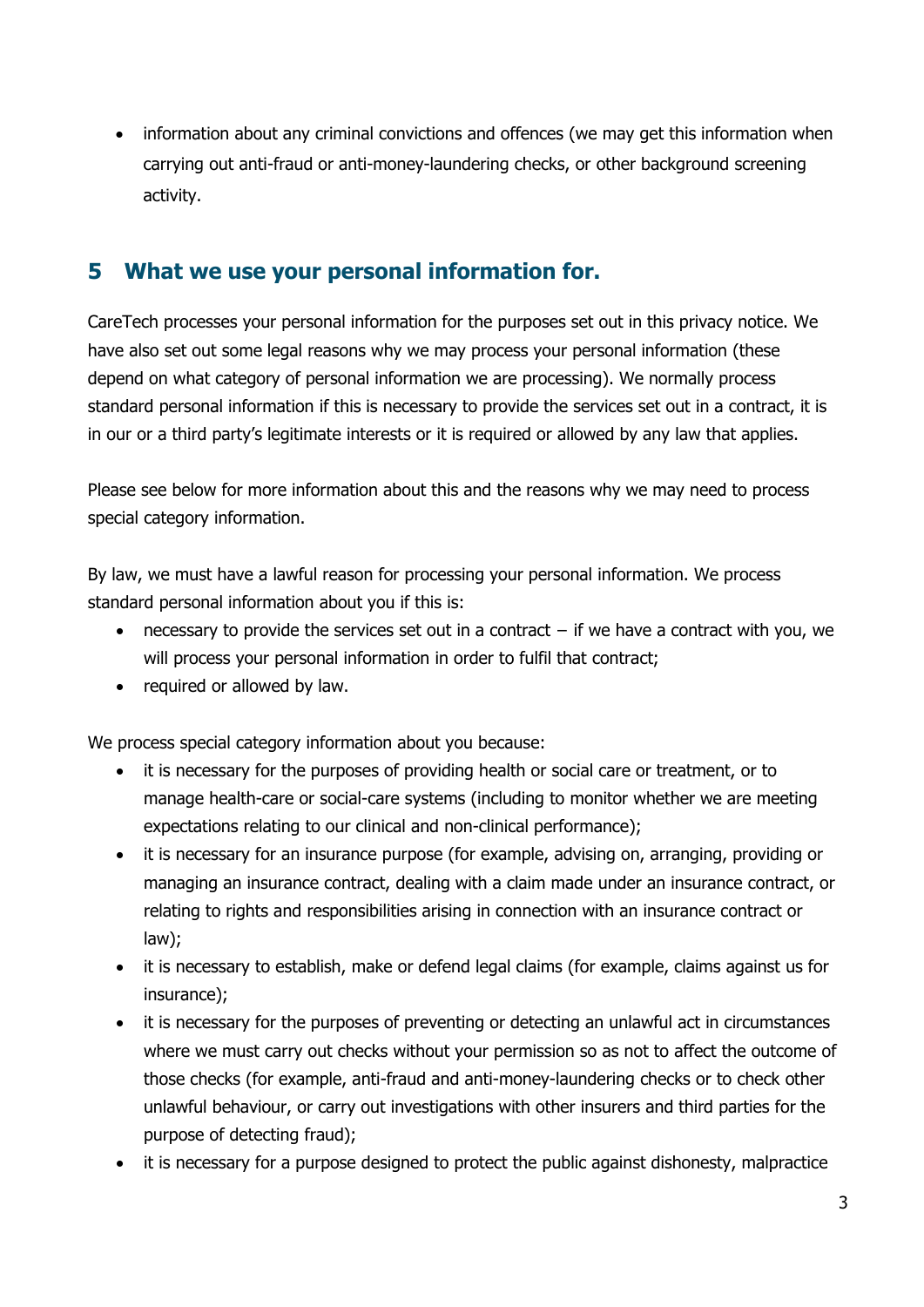or other seriously improper behaviour (for example, investigations in response to a safeguarding concern, a member's complaint or a regulator (such as the Care Quality Commission l) telling us about an issue);

- it is in the public interest, in line with any laws that apply;
- it is information that you have made public; or
- we have your permission. As is best practice, we will only ask you for permission to process your personal information if there is no other legal reason to process it. If we need to ask for your permission, we will make it clear that this is what we are asking for, and ask you to confirm your choice to give us that permission. If we cannot provide a product or service without your permission (for example, we can't manage and run a health trust without health information), we will make this clear when we ask for your permission. If you later withdraw your permission, we will no longer be able to provide you with a product or service that relies on having your permission

#### **6 Sharing your information**

We share your information within the CareTech Group, with funders arranging services on your behalf, with people acting on your behalf (for example, brokers and other agents) and with others who help us provide services to you (for example, health-care providers and medical-assistance providers) or who we need information from to allow us to handle or confirm claims or entitlements (for example, professional associations). We also share your information in line with the law. For more information about who we share your information with, please see below.

We sometimes need to share your information with other people or organisations for the purposes set out in this privacy notice.

For all our customers, we share your information with:

- other members of CareTech;
- doctors, clinicians and other health-care professionals, hospitals, clinics and other healthcare providers;
- people or organisations we have to, or are allowed to, share your personal information with by law (for example, for fraud-prevention or safeguarding purposes, including with the Care Quality Commission);
- the police and other law-enforcement agencies to help them perform their duties, or with others if we have to do this by law or under a court order;
- if we (or any member of the Bupa group) sell or buy any business or assets, the potential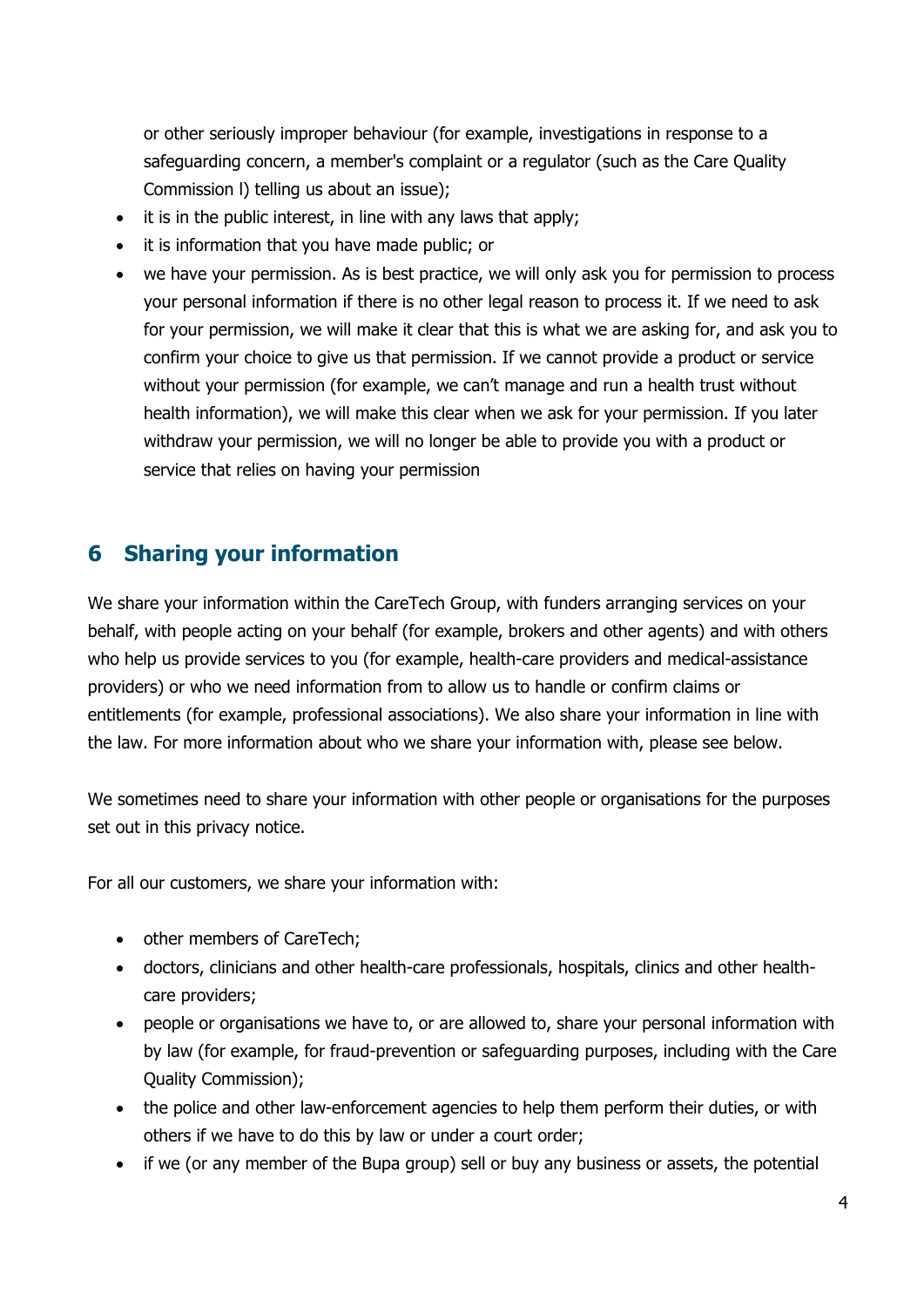buyer or seller of that business or those assets; and

 a third party who takes over any or all of the Bupa Group's assets (in which case personal information we hold about our customers or visitors to the website may be one of the assets the third party takes over).

If we share your personal information, we will make sure appropriate protection is in place to protect your personal information in line with data-protection laws.

We do not share any information outside of the UK.

# **7 How long do we keep your information**

CareTech provides services to a wide range of adults and children sometimes these individuals have complex needs. CareTech has a records management procedure that details how long we will retain personal data.

We keep your personal information in line with set periods calculated using the following criteria.

- How long you have been a customer with us, the types of products or services you have with us, and when you will stop being our customer.
- How long it is reasonable to keep records to show we have met the obligations we have to you and by law.
- Any time limits for making a claim.
- Any periods for keeping information which are set by law or recommended by regulators, professional bodies or associations.
- Any relevant proceedings that apply

### **8 If You Need To Contact Us**

.

If you wish to request any of CareTech Community Services Ltd Information Governance / GDPR policies or procedures or to make any personal subject access request: Data Protection Officer: Peter Wain. [Peter.Wain@caretech-uk.com](mailto:Peter.Wain@caretech-uk.com) Metropolitan House, 3 Darkes Lane, Potters Bar, Hertfordshire. EN6 1AG.

If you have any questions, comments, complaints or suggestions in relation to this notice, or any other concerns about the way in which we process information about you, please contact

Director Compliance & Regulation. [Amanda.sherlock@caretech-uk.com](mailto:Amanda.sherlock@caretech-uk.com)